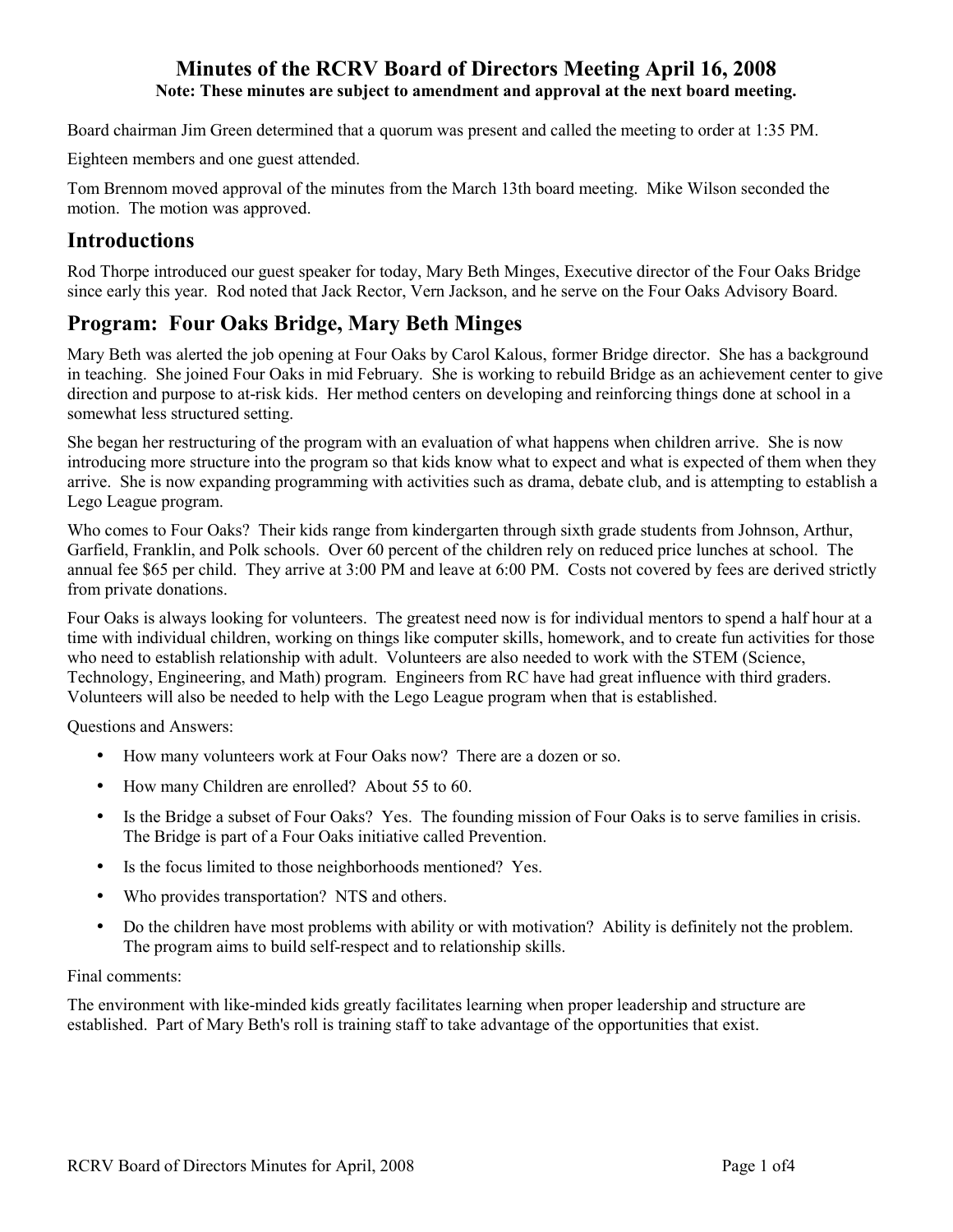# **Minutes of the RCRV Board of Directors Meeting April 16, 2008**

**Note: These minutes are subject to amendment and approval at the next board meeting.** 

# **Committee Reports**

## **Community Projects, John McDonough:**

We continue to support the REACT Center, the free clinic, the RCRV Board Meeting, Pierce Kindergarten Science classes, the Lego program, the Meth-wick Computer Training classes, as well as the SHIIP counseling at their facility.

TRIAD folks will present an Identity Theft Seminar, a "Don't be scammed" seminar, and Investment and insurance Fraud Seminars as part of the Money Smart Program.

The Science Station displays are being updated by RCRV. Rick Martin is transporting veterans from CR to the Vets Hospital in Iowa City and Coralville.

Chuck Wehage transported a 16-year-old kidney patient from Peoria to Rochester and back last week.

Several RCRV folks participated in the WRAP meeting this past week.

We continue to support the Eastern Iowa Observatory and Learning Center in preparation for the May 10 open house at the facility. Several of the ladies painted at the facility this past week.

Again, we are providing Insurance assistance to seniors in the area via the SHIIP program.

Several volunteers provided assistance at Pierce school again this year with the build and tear down of the Space Shuttle in their gym.

We repaired several items for Ann Griffin of Grant Wood AEA.

The RCRV / REACT Center Appreciation event will again be held at Squaw Creek Park at the Prairie Oak Lodge on April 25 starting at 4 PM. We hope we will not get a snowstorm on that date.

Free Dress Rehearsals are being offered to RCRV membership: "Cinderella" at Kennedy High School on 4/23/08 starting at 1:30PM; "Aida" at Linn-Mar High School on 4/23/08 starting at 4 PM; and "The Music Man" at Jefferson on 5/7/08 starting at 1:00 PM. If you want to attend, you need to call the Cedar Rapids or the Linn-Mar Volunteer office.

If you can dream it, we can do it.

## **Communications, Chuck Wehage:**

The next newsletter will be produced during the next couple weeks.

#### **Data Base, Jim Klein:**

No report.

## **Recruiting and Retention, Pete Jurgens:**

Two or three new volunteers are joining per month. Pete will have new totals next month.

# **Partner Agency Reports**

#### **Aging Services, Carol Luth:**

The agency relocated its Vision Center last Friday. They are conducting a series of open houses to acquaint people with new location.

#### **Four Oaks Bridge, Melissa Yardley:**

No report.

#### **Correctional Services, Heidi Soethout:**

No report.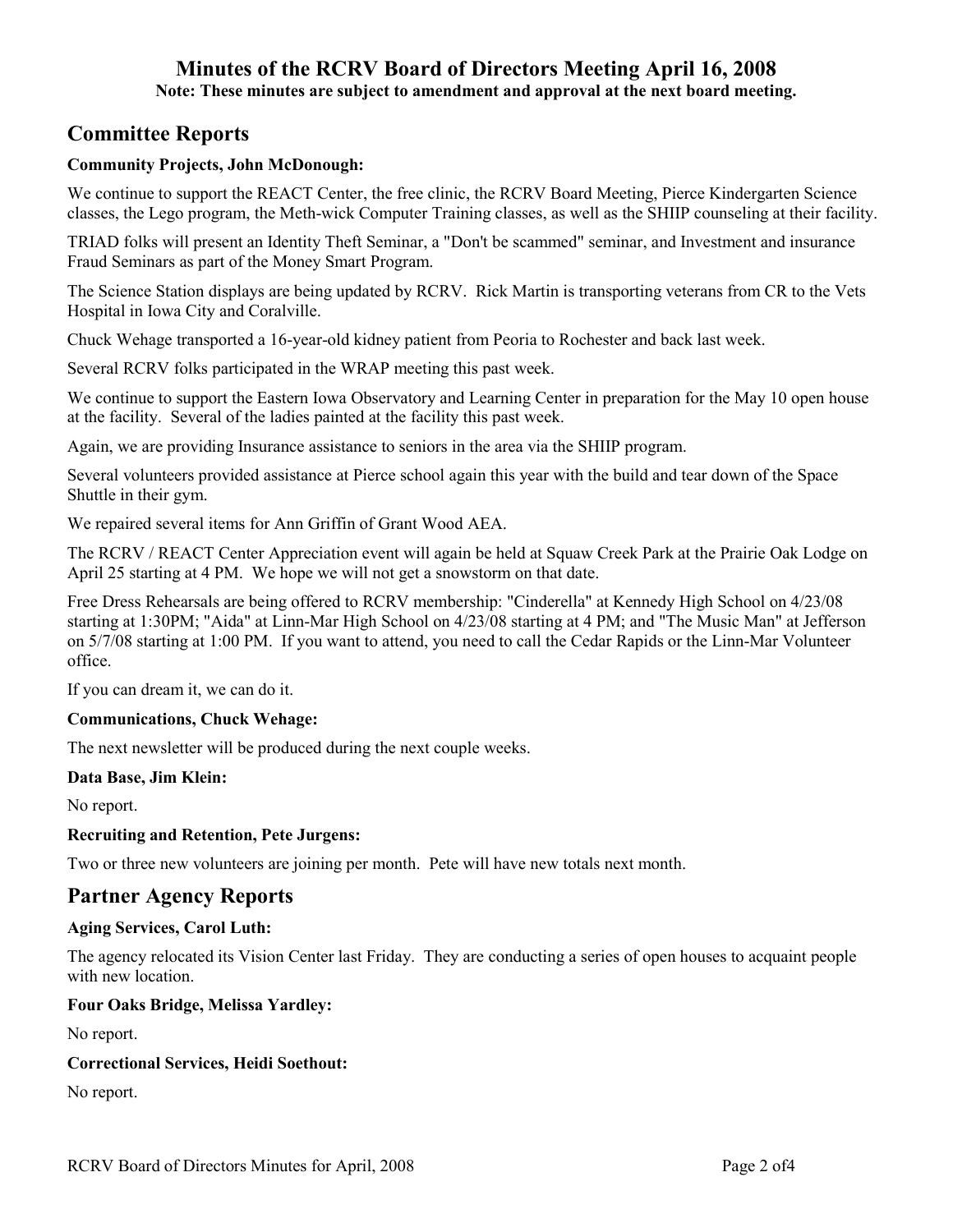# **Minutes of the RCRV Board of Directors Meeting April 16, 2008**

**Note: These minutes are subject to amendment and approval at the next board meeting.** 

#### **Grant Wood AEA, Ann Griffin:**

No report.

#### **Heritage Agency on Aging, Linda Dearinger:**

Heritage has begun organizing this year's Senior Leadership Institute. Linda has conducted planning meetings, and individual task forces will begin meeting soon.

A series of Money Smart Week lectures was conducted. The focus now is on conducting meetings to help seniors file tax returns to qualify for US Government Stimulus payments. Advice is now available on the 211 hot line. Heritage and AARP will continue a joint program promoting tax returns until October 15.

#### **IBEW, Gerald Vuichard:**

No report.

#### **Jane Boyd Community House, Karl Cassell:**

Youth development:

- Lego League team received "Best Rookie Team" award.
- Jane Boyd developed the strand to expand the "Academy for Scholastic Excellence" at Jane Boyd for African-American youth in third through eighth grades.

Sports:

- Installed three indoor driving range cages for golf for use by both youth and adults as part of the "Great Grades, Great Golf" program.
- The fourth annual ESCO Group Jane Boyd Golf Classic will be held May 19th, 2008, at Elmcrest Country Club.

Summer Camp for youth ages five to fourteen years opens June 16th, for seven weeks.

#### **New Horizons, Mark Beason:**

No report.

#### **Options of Linn County, Wayne Clayton:**

This past month several program managers and I toured a partner agency, Aging Services. Carol Luth shared the mission of her agency and showed us a number of assistive devices to help consumers with hearing and vision deficits. Thank you, Carol.

#### **REACT, Barb Klawiter:**

No report.

#### **Red Cross, Joan Schaffer:**

Friday, May 2, is the date for the third annual Big Bash event at PS Air Hangar. A military theme reminds people of the historical Red Cross affiliation with the military services. The event will feature food, entertainment, and auction items. Tickets are on sale. Contact Joan.

"Saving Lives," a series of presentations on Red Cross effects on lives, has been ongoing since January. Contact Joan to learn of the presentations schedule.

In terms of Red Cross activity, the weather in the area has been calm up until now, but there will always be a risk of severe weather disasters.